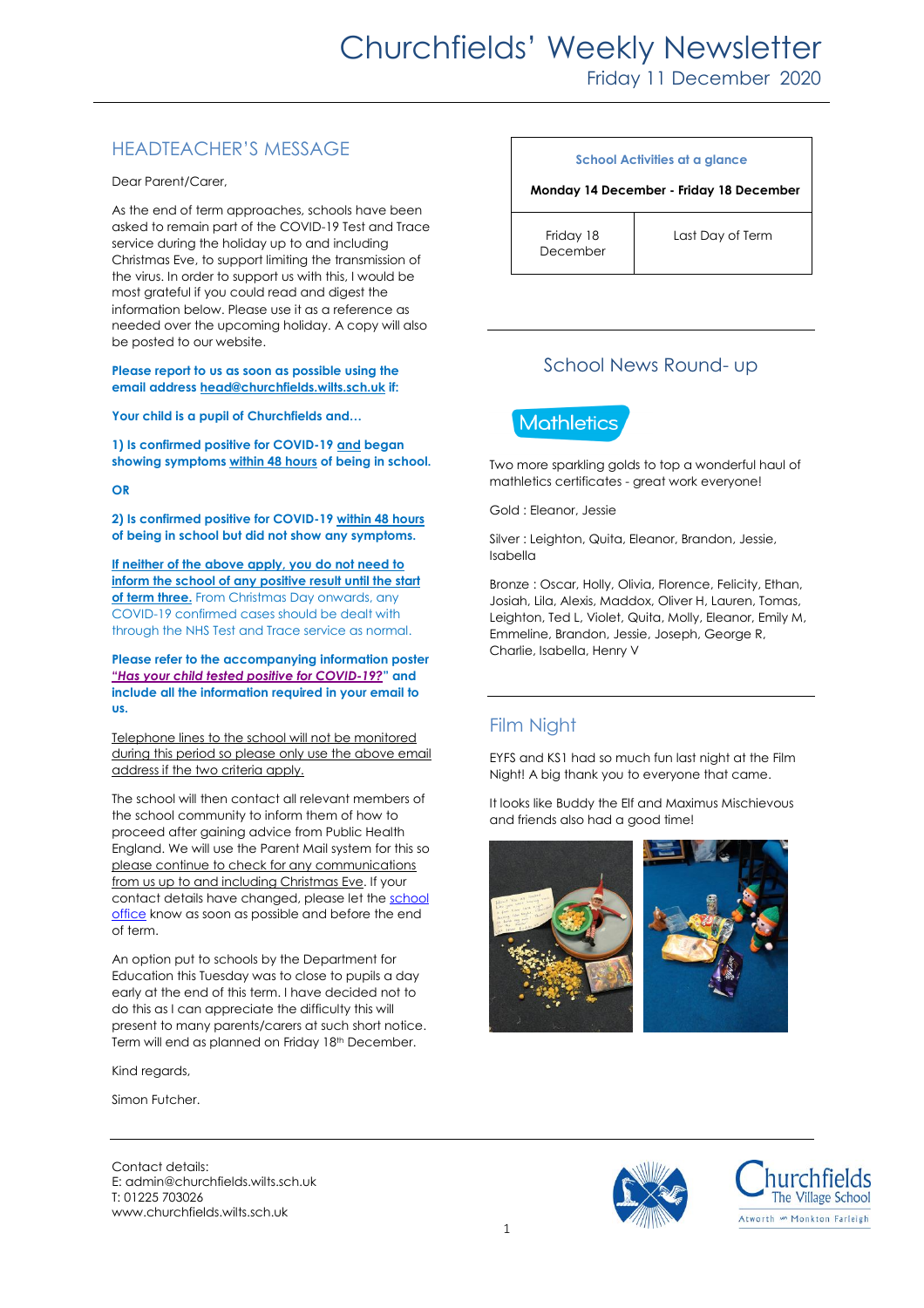# Churchfields' Weekly Newsletter Friday 11 December 2020

# Science Winners!

Way back in March during British Science Week at school we asked the children to participate in a competition run by Bayer Baylab. The children designed and decorated Science Lab coats and we submitted their work for judging. Delays due to COVID-19 and the lockdowns meant we had almost forgotten about our entries. However, a couple of weeks ago Mrs Liddiard received an email informing us that someone from Churchfields had made the final rounds of judging! She kept it a secret until Thursday when we were thrilled to receive **two** parcels from Baylab.

Out of 35,000 entries, from over 250 schools, **Freddie**'s design was selected in the KS1 category as a runner up. Here is a photo of a truly chuffed Freddie with his certificate and prizes - a 'Curiosity Box' of science experiments and a Bayer water bottle and stationery.



The second parcel was for a former KS2 pupil who is now in Year 7 at St Laurence school. **Annabel's** prize is on its way to her and we hope to hear about it from her soon. Congratulations to everyone who took part. Freddie and Annabel's success has definitely enthused us all for British Science Week 2021!

### Year 5 & 6 Residential June 2021

#### Deposit Reminder

Today is the last day for placing a deposit and giving consents for Year 5 & 6 pupils wishing to take part in next year's residential trip to Kilve Court.



## **Benefice of Atworth with Shaw and Whitley**

Would like to invite you to a Crib Service on Christmas Eve 3pm which will be in Shaw School grounds. All children are encouraged to come dressed as nativity characters. It will be about 30 minutes outdoors. Also on Christmas day 10am there will be a family service in St Michaels Atworth.

The benefice have a Facebook page where you can find all their current news and activities [Benefice of Atworth with Shaw and Whitley -](https://www.facebook.com/beneficeofatworthwithshawandwhitley) [Home | Facebook](https://www.facebook.com/beneficeofatworthwithshawandwhitley)



#### CHRISTMAS FESTIVITIES AT ST. PETERS **CHURCH** MONKTON FARLEIGH

**CHRISTMAS TREE FESTIVAL, 9-25TH DECEMBER** The church will be open every day between 10.00 am and 4.30 pm

#### **THE NATIVITY STORY**

12 pictures telling the story of the Nativity will be around the churchyard for the children to find

#### **CHRISTMAS EVE**

Do join us for a lantern walk at 4 p.m. starting from the village hall carpark, processing to the church where there will be a small gift for each child. Shepherds, kings and angels will all be welcome and Father Christmas has promised to lend us one of his reindeers, if he can, to lead the procession!

And finally…let's light up Monkton Farleigh this Christmas. It would be wonderful to have lots of lights around our village for added festive cheer

Contact details: E: admin@churchfields.wilts.sch.uk T: 01225 703026 www.churchfields.wilts.sch.uk